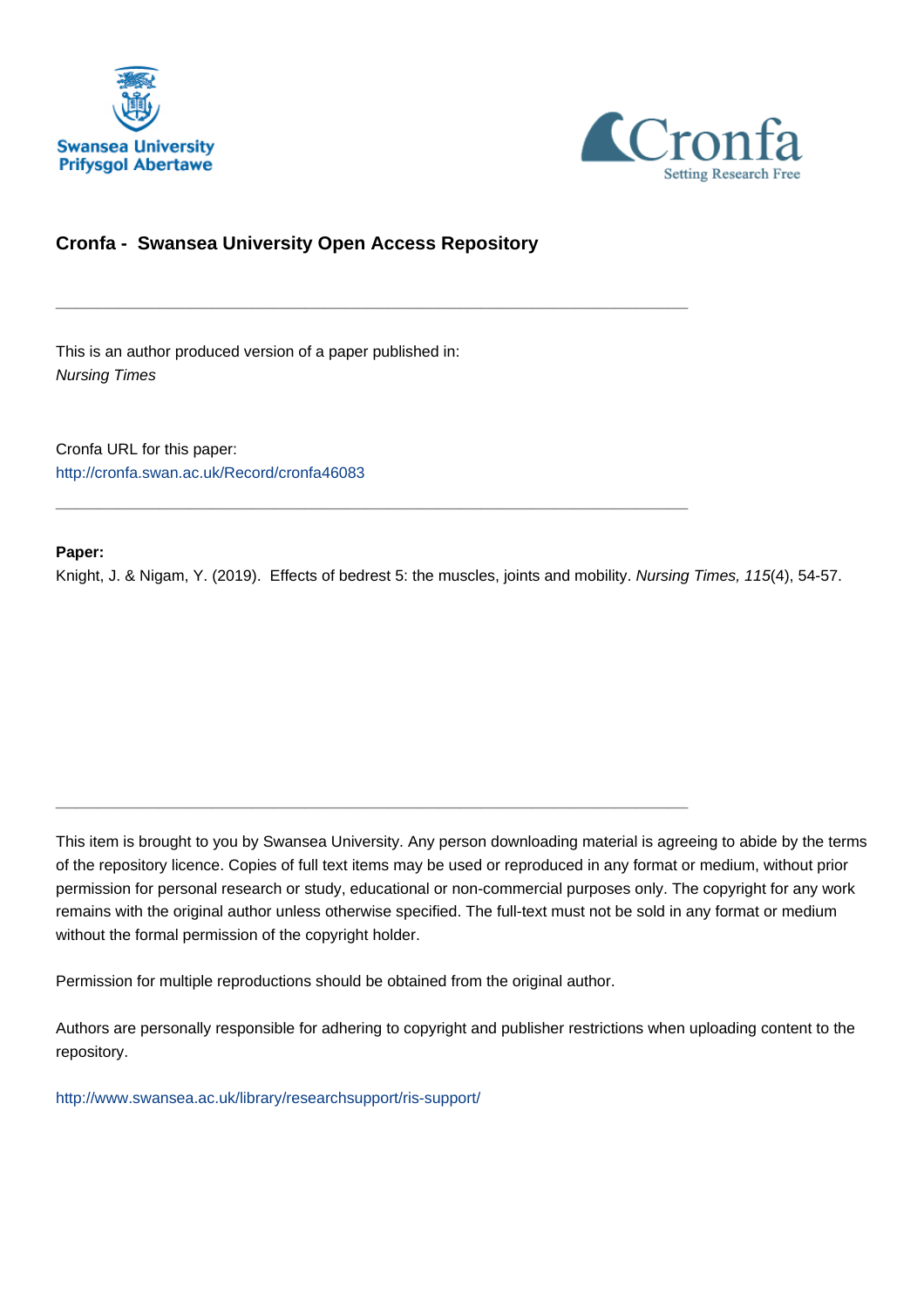# Clinical Practice Systems of life Bedrest

**Keywords** Atrophy/Disuse/Sarcopenia/ Contracture/Collagen/Achilles tendon

**This article has been double-blind peer reviewed**

# In this article...

- Effects of prolonged bedrest on muscles, tendons, ligaments and cartilage
- Mechanisms of muscle disuse, weakness and atrophy
- Immobility-induced alteration of collagen structure in tendons and ligaments

# **Effects of bedrest 5: the muscles, joints and mobility**

# Key points

**Disused muscles lose mass and strength, become weaker and undergo atrophy** 

**Sarcopenia is associated with reductions in the size of muscle fibres**

**Loss of muscle strength during prolonged bedrest is also due to metabolic and neural changes** 

**Immobility can cause contractures severe enough to restrict the range of movement in major joints** 

**Exercise and mobilisation, when feasible, help avoid muscle disuse and joint contractures**

**Authors** John Knight is senior lecturer in biomedical science; Yamni Nigam is professor in biomedical science; both at the College of Human Health and Science, Swansea University. Aled Jones is reader in patient safety and healthcare quality, Cardiff University.

**Abstract** This article – the fifth in a series exploring the harmful consequences of bedrest on body and mind – describes how prolonged bedrest and immobility affect muscles and joints, two of the main components of the musculoskeletal system. The sixth and final article in the series will cover the skeletal system.

**Citation** Knight J et al (2019) Effects of bedrest 5: the muscles, joints and mobility. *Nursing Times;* 115: 4, 54-57.

External is often necessary to<br>recover from injury or disease<br>but prolonged immobility is det-<br>rimental to all major organs and<br>human body systems. Muscles and joints recover from injury or disease but prolonged immobility is detrimental to all major organs and human body systems. Muscles and joints allow the body to move and carry out physical activities, and muscle weakness or joint stiffness resulting from immobility may limit patients' physical activity and reduce their quality of life. Prolonged bedrest often leads to reduced muscle mass and increased risk of fracture. This fifth article in our sixpart series explores how bedrest affects muscles and joints, two components of the musculoskeletal system. Effects on bones will be discussed in part 6.

# **Effects on muscles**

Due to its heavy demand for oxygen and glucose, muscle tissue is metabolically expensive for the body to build and maintain. Muscles rapidly undergo disuse atrophy and lose mass after only a short period of immobility. The principle of 'use it or lose it' applies perfectly to them.

# **Atrophy and sarcopenia**

Disuse of skeletal muscles rapidly leads to a loss of lean muscle mass (sarcopenia) as individual muscle groups atrophy. This is accompanied by a decline in skeletal muscle strength at a rate of around 12% a week (Jiricka, 2009) or even up to 40% within the first week of immobility (Topp et al, 2002).

In patients who have had a stroke, are paralysed or have limbs immobilised by a splint, muscles atrophy with a loss in size and mass of 30-40%. People with peripheral nerve injury that leads to flaccid paralysis can lose as much as 95% of lean muscle mass in affected muscles, where fibres are replaced by fat and connective tissue (Dittmer and Teasell, 1993).

One study found that 72 hours of limb immobilisation could cause atrophy of slow- and fast-twitch muscle fibres by 14% and 17% respectively (Lindboe and Platou, 1984). The larger and better trained the muscle, the faster the loss of strength and the quicker the deconditioning (Jiricka, 2009). Muscle fibre atrophy quickly leads to a loss of strength and mass in the postural muscles of the back, legs and arms.

Among the first muscles to atrophy and weaken are those in the lower limbs, because they resist gravitational forces in the upright position (Parry and Puthucheary, 2015). Extensor muscles (such as the quadriceps femoris), which have a

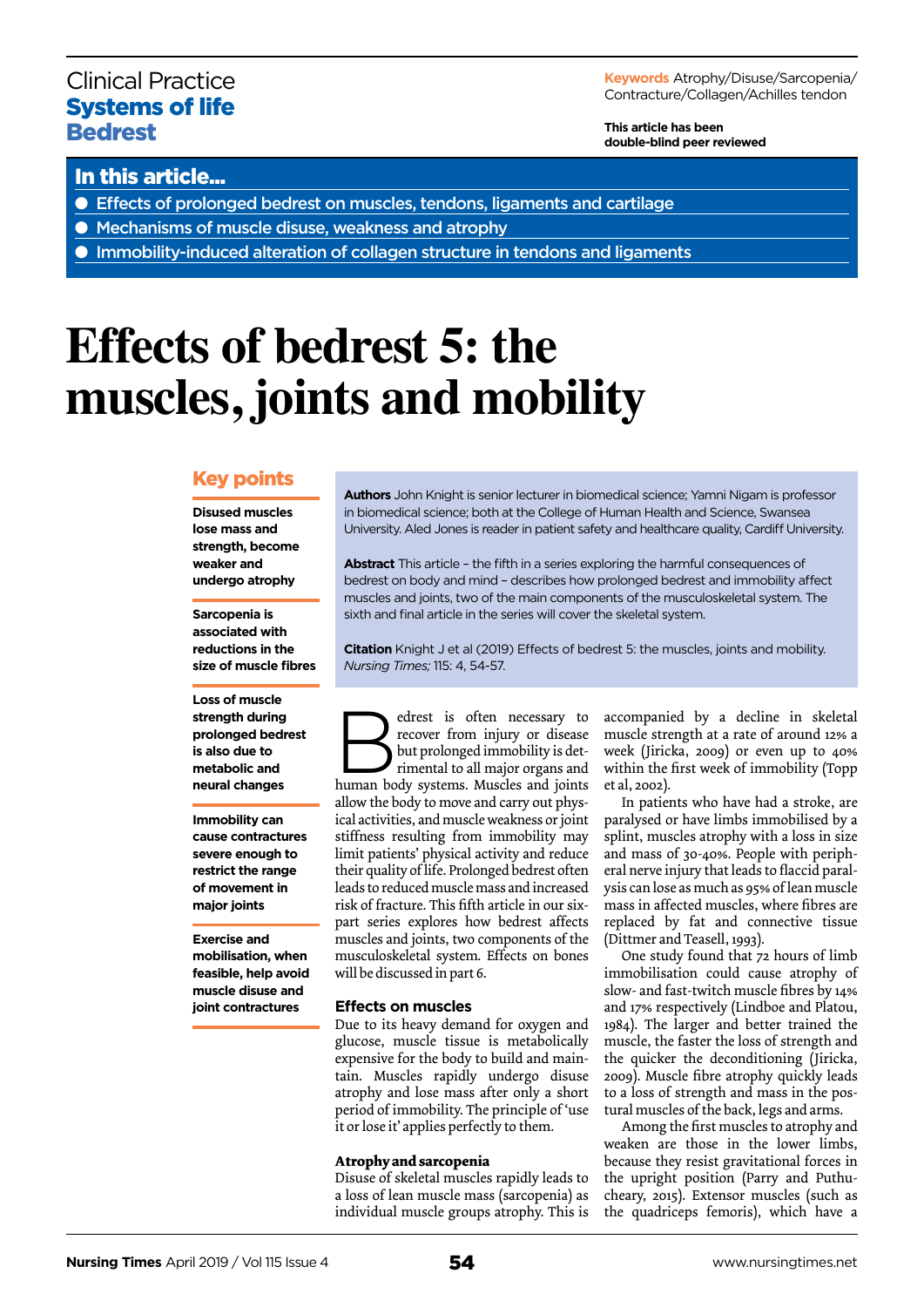prime role in posture, tend to atrophy more than flexor muscles (such as hamstrings). Backache and fatigue during convalescence are often due to disuse atrophy of the underlying core muscle groups, rather than the condition that necessitated bedrest. Postural and locomotive muscles lose their tension-generating capacity, while paraspinal and abdominal muscles become weak if not used.

## **Slow- and fast-twitch fibres**

Skeletal voluntary muscle consists of two types of fibres:

- $\bullet$  Slow-twitch (type 1);
- $\bullet$  Fast-twitch (type 2).

Slow-twitch muscle fibres contract slowly and produce large amounts of energy so they can keep moving for long periods. They are rich in blood capillaries, mitochondria (the organelles that release energy) and myoglobin, a protein pigment similar to haemoglobin that binds to and releases oxygen during muscular contraction. These features make slow-twitch muscles resistant to fatigue (VanPutte et al, 2017). Slow-twitch fibres are abundant in the muscles of the neck and back, where they help maintain posture while sitting or standing. They are also abundant in many muscles of the lower leg, such as the soleus, where they support endurance activities such as long-distance running and cycling.

Fast-twitch muscle fibres contract quickly but contain little myoglobin and fewer mitochondria. They are found at high density in the muscles of the arms, where they allow rapid movements. Fasttwitch fibres are not able to generate a steady supply of adenosine triphosphate (ATP) to power muscle contraction so, although they contract more rapidly, they also tire more quickly.

Long periods of immobility affect the two types of muscle fibres differently. Studies conflict as to whether one type atrophies faster than the other (Topp et al, 2002; Kannus et al, 1998). The consensus today is that sarcopenia occurring as a result of immobility is associated with an overall reduction in size in both slow- and fast-twitch fibres, with a slightly more rapid loss in the fast-twitch type (Parry and Puthucheary, 2015).

# **Metabolic changes**

A small bedrest study of six men found that, after 14 days of immobility, there was a significant decrease in their leg and wholebody lean muscle mass (Ferrando et al, 1996). This sarcopenia coincided with a 50%

drop in protein synthesis within muscle, which suggests that immobility not only causes muscle atrophy, but also reduces the biosynthesis of new muscle tissue.

Reduction in muscle strength is not only due to the physical loss of muscle fibres, but also to metabolic changes within muscle tissue. The primary source of fuel for muscle contraction is glucose, which is delivered to muscle fibres under the control of the hormone insulin. Glucose is then stored in the muscles in the form of an animal starch called glycogen (VanPutte et al, 2017).

Periods of immobility have been linked with decreased glycogen stores and a reduced ability of muscle to mobilise fatty acids. Simultaneously, the activity of oxidative enzymes within contractile muscle fibres drops with disuse, leading to a reduction in the use of oxygen by muscle tissue. This reduced oxidative capacity of mitochondria contributes to muscles tiring more easily in patients who are immobile. Furthermore, the detrimental effects of bedrest on the cardiovascular and respiratory systems (see parts 1 and 2) result in reduced blood flow in, and oxygen supply to, muscle tissue.

# *"The risk of contracture can be reduced through good positioning and body alignment in bed"*

## **Protein synthesis and catabolic breakdown**

Muscle is a dynamic tissue that is broken down and rebuilt when required. Atrophy and sarcopenia associated with prolonged bedrest typically occur when there is an imbalance between protein synthesis and the catabolic breakdown of muscle. The loss of lean muscle mass occurs primarily through disuse, but many researchers have highlighted increases in the longterm stress hormone cortisol during prolonged bedrest – and cortisol is known to stimulate the catabolic breakdown of muscle (see part 3).

Prolonged immobility has also been linked to an increased production of various inflammatory mediators and damaging superoxide anions, both of which are associated with reduced protein synthesis and increased muscle breakdown (Puthucheary et al, 2010).

Fitts et al (2007) showed that the negative effects of bedrest on human skeletal muscle fibres could be partially offset by dietary supplementation with amino acids and sucrose. They also demonstrated that simulating an increase in the levels of plasma cortisol to mimic those seen in a hospital inpatient caused an increase in muscle protein catabolism, which resulted in muscle breakdown exceeding protein synthesis.

#### **Neurological changes**

Bedrest-induced physiological changes in neural control (see part 3) contribute to the deterioration of muscle strength and endurance. In patients who are inactive, motor unit recruitment (the progressive activation of a muscle by successive recruitment of contractile units) is diminished, as is the ability to activate all motor units during contractions.

Changes in electrical activity within muscles and a loss of integrity of the neuromuscular junction have also been reported following immobility (Blottner and Salanova, 2015), potentially contributing to the fatigue seen with muscle disuse.

# **Avoiding disuse weakness**

A recent study showed that, during 60 days of bedrest, participants who did three minutes of light jumping exercises (consisting of three series of 12 jumps repeated six or seven times a week) maintained leg muscle strength, whereas control groups (who did not take part in the exercise) lost around 40% of their leg muscle strength (Kramer et al, 2017).

Similar results have been reported with the use of flywheel exercise machines to provide resistance training for patients confined to bed for 90 days; the exercise was effective in reducing leg muscle atrophy and exercising participants retained a higher leg muscle mass than their nonexercising counterparts (Belavý et al, 2017).

Clearly, not all patients confined to bed will be able to exercise, but Belavý et al (2017) highlight the importance of exercise in maintaining lower limb strength in those who are able and willing to do so. As highlighted in part 1 of this series, maintaining muscle mass in the legs is particularly important: when these muscles contract, they squeeze the veins of the legs, encouraging venous return to the heart, which helps prevent the pooling of blood in the legs, thereby reducing the risk of venous stasis and clots.

## **Remobilisation**

On remobilisation, disuse weakness is typically reversed at a rate of around 6% per week with exercise. It typically takes about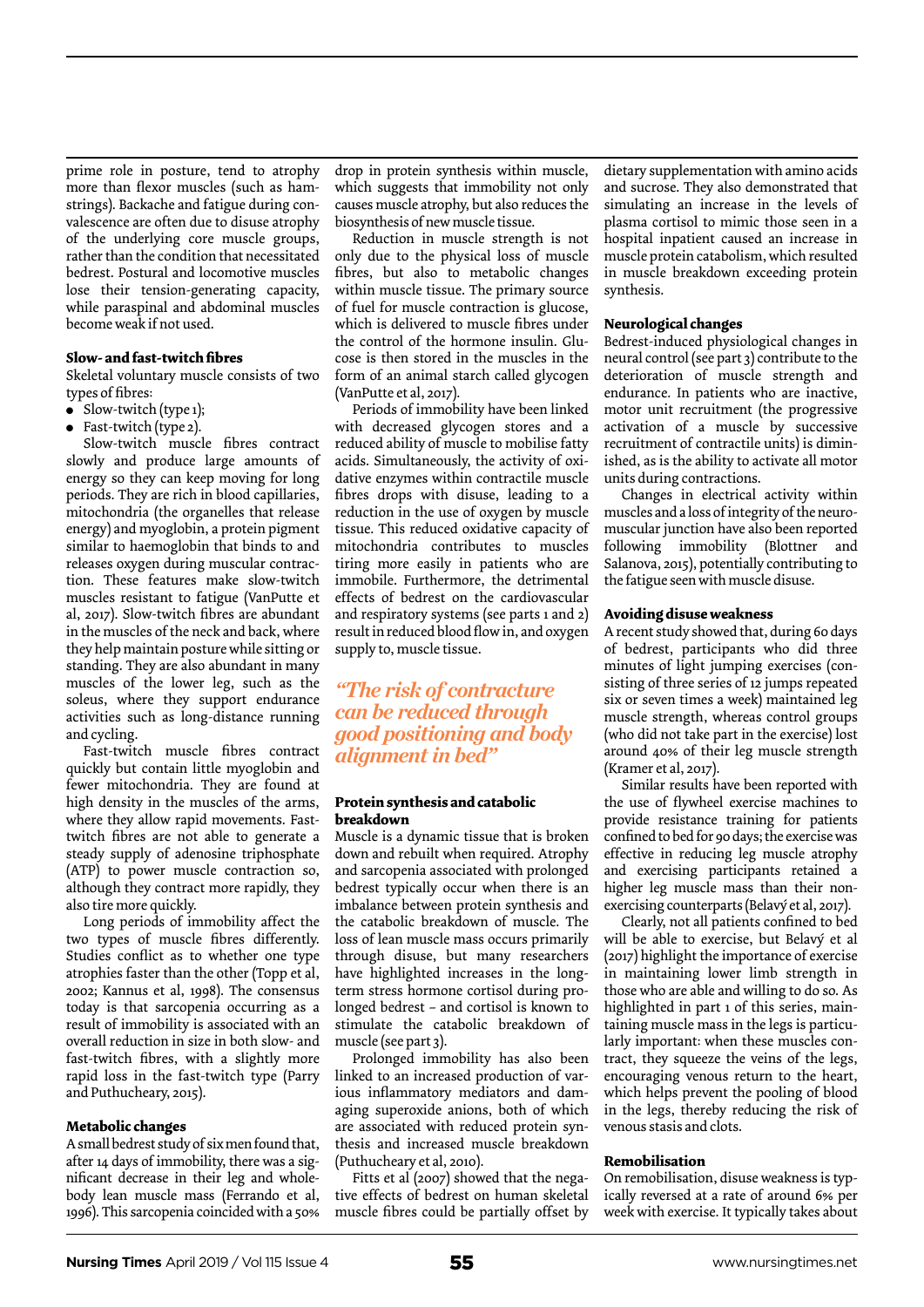# Clinical Practice Systems of life

four weeks to recover from the disuse atrophy caused by immobility, which is slower than the recovery from direct muscle trauma (Halar, 1994).

Loss of muscle mass and strength can have negative psychological effects on patients, contributing to fatigue and low mood. This may affect their motivation to undertake exercise and lead to a vicious cycle of immobility and inactivity.

The significant loss of strength in the major muscle groups involved in maintaining posture may partially explain why patients may be unsteady on their feet when they start to remobilise; it certainly contributes to an increased risk of falls.

# **Effects on tendons, ligaments and cartilage**

Tendons, ligaments and cartilage (Fig 1) require motion to stay healthy and will, therefore, deteriorate in patients who are confined to bed. Changes to their structure and functioning start to become apparent after 4-6 days of immobility and can remain, even after normal activity has been resumed. Most of these changes appear to be due to the altered structure of collagen fibres.

Tendons are stiff, cord-like structures connecting muscle to bone; 20 days of bedrest reduces their stiffness and increases their viscosity (Kubo et al, 2004), which negatively affects the transmission of energy from muscle to bone and reduces the ability of muscle groups to produce dynamic force. This may manifest as increased weakness and exhaustion.

Ligaments are elastic structures connecting bone to bone; their elasticity allows joints to maintain mobility while ensuring they are held together and not easily dislocated. Articular cartilage is the smooth, translucent or transparent tissue that covers the ends of bones where they come together to form joints; healthy cartilage allows bones to glide over each other with little friction. Ligaments and articular cartilage are both negatively affected by prolonged immobility.

# **Joint contracture**

A contracture is a permanent shortening of tissue – such as muscle, tendon or skin tissue – resulting from disuse, injury or disease. It can occur, for example, as a result of changes to the collagen composition of tendons and ligaments caused by disuse. Although contractures are extremely common, their aetiology is still poorly understood (Wong et al, 2015). Muscle atrophy plays a part in their



Fig 1. **Accessory structures of the musculoskeletal system**

development because of the shortening and weakening of the muscles.

Contractures can develop over joints, often when there is an imbalance in the strength of opposing muscle groups. If allowed to progress, a joint contracture may develop to involve muscles, tendons, ligaments and internal structure of the joint capsule, resulting in a stiffening joint that is increasingly limited in its range of motion. A common example of joint contracture caused by immobilisation is contracture of a knee that has been plastered to treat a fractured tibia.

Joint contractures may begin to form within as little as eight hours of immobility (Corcoran, 1991). This may partially explain the morning stiffness many people experience after a night's sleep. Most morning stiffness is transient as, after activity is resumed, the joint tissues are stretched again and stiffness dissipates. However, 2-3 weeks of immobilisation will produce a much more severe form of joint contracture.

Immobility can cause contractures that are severe enough to restrict the range of movement in major joints; this is one of the most frequent complications associated with prolonged bedrest. Among 155 patients who stayed in an intensive care unit (ICU) for two weeks or more, over a third developed a movement-limiting joint contracture; the joints most often affected were the elbow, ankle, knee, hip and shoulder (Clavet et al, 2008). A followup study in the same population showed that those who had developed joint contractures had difficulties with mobility three years later (Clavet et al, 2015). The authors concluded that joint contractures could cause irreversible disability and that identifying and treating them in the ICU could prevent long-term functional limitations.

Furthermore, during bedrest, opposing folds of the synovial membrane (connective tissue that lines the inner surface of the capsules of synovial joints) may come into contact with each other and form abnormal adhesions that further limit joint movement (Trudel et al, 2003).

# **Alteration in collagen structure**

The main component of tendons and ligaments is the fibroblast-derived protein collagen. In joints that frequently move, collagen fibres are in a loosely coiled arrangement that allows stretching and normal activity. In a patient who is immobile, the collagen structure changes into a mass of shortened, straighter and more densely packed fibres within one day. Within two or three weeks, this change in collagen structure can compound a joint contracture. After two or three months of immobility, contracture and stiffness may